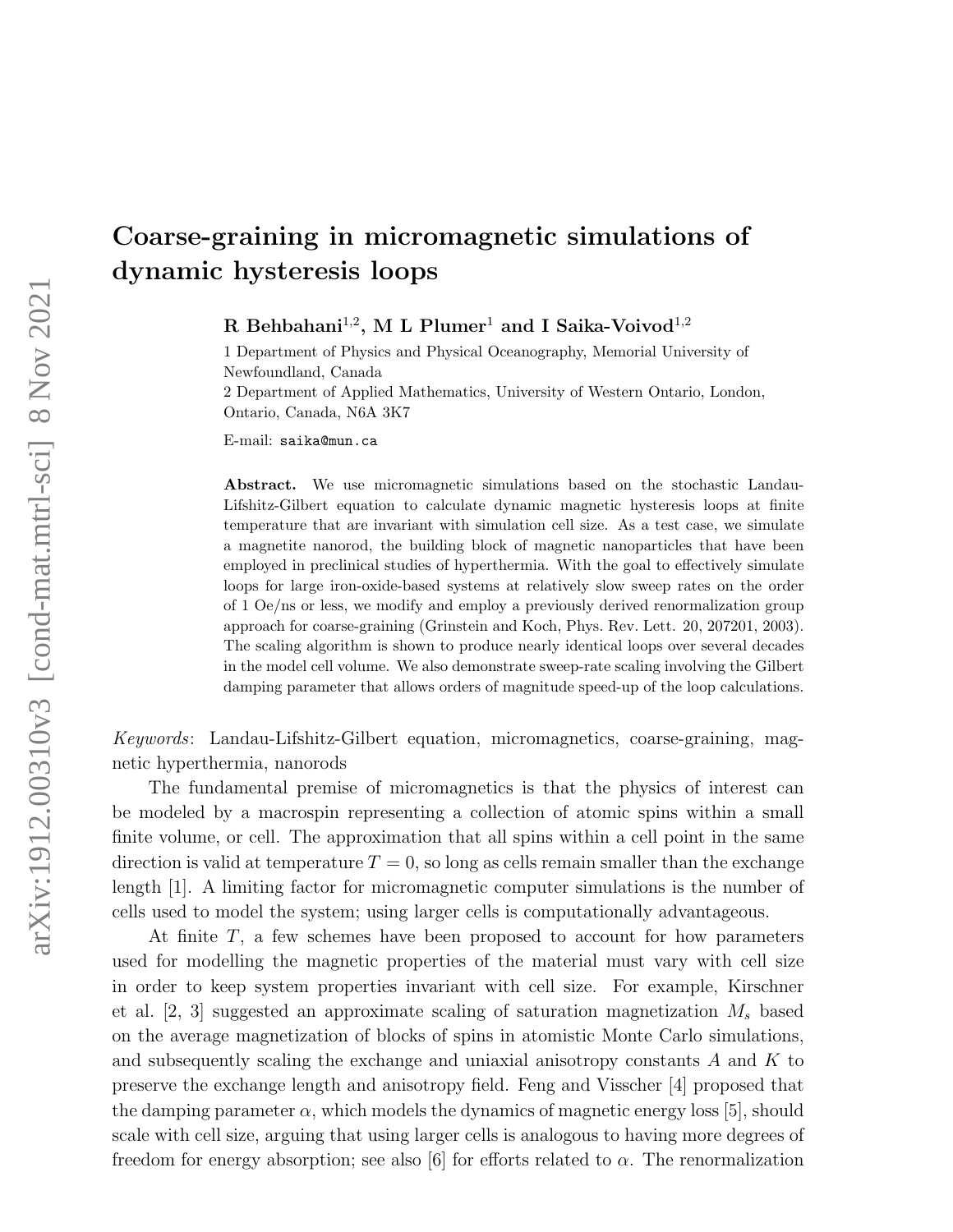group (RG) approach of Grinstein and Koch [7], based on mapping a Fourier space analysis of the non-linear sigma model to ferromagnets in order to scale  $A, K$ , field  $H$ and magnetization  $M$ , has garnered significant attention. However, to the best of our knowledge, no scaling theory has been applied to the calculation of magnetization-field (MH) hysteresis loops [8], which are the foundation of experimental characterization of magnetic systems.

In this Letter, we modify and employ the approach proposed by Grinstein and Koch [7] to the test case of calculating MH loops for magnetite nanorods at sweep rates relevant to magnetic hyperthermia, allowing us to make estimates of specific loss power that would otherwise be computationally impractical.

The magnetite nanorods we simulate are the building-blocks of the nanoparticles that were shown by Dennis et al to successfully treat cancerous tumours in mice via hyperthermia [9]. It is reasonable to choose the smallest micromagnetic cell to be the cubic unit cell, which is of length  $a_0 = 0.839$  nm and contains 24 magnetic Fe ions. We set the exchange stiffness constant to  $A_0 = 0.98 \times 10^{-11}$  J/m, which for cell length  $a_0$  yields an effective exchange constant between neighbouring cells of  $J_{\text{eff}} = a_0 A_0 = 8.222 \times 10^{-21}$  J, which in turn yields a bulk critical temperature of  $T_c = 1.44J_{\text{eff}}/k_B = 858$  K for the bulk 3D-Heisenberg-model version of our system. This value of  $A_0$  is close to what can be theoretically determined by considering the atomic-level exchange interactions across the faces of neighbouring unit cells [10], and is in reasonable agreement with experimental values [11, 12, 13, 14, 15, 16, 17]. The nanorod dimensions are approximately 6.7 nm  $\times$  20 nm  $\times$  47 nm  $(8a_0 \times 24a_0 \times 56a_0)$ , with its length along the z-axis. We set  $M_s = 480 \text{ kA/m}$  [11, 18, 19], the bulk value for magnetite. We do not consider magnetostatic interactions explicitly, but rather implicitly through an effective uniaxial anisotropy. For the purposes of this study, we choose a strength of  $K_0 = 10 \text{ kJ/m}^3$ , which is consistent with other studies of iron oxide nanoparticles [20, 21], and for which a more precise estimate can be obtained by considering the nanorod's demagnetization tensor [19, 22, 23, 24, 25, 26], maghemite content [9], and the effect of neighbouring nanorods within a nanoparticle. We omit cubic crystalline anisotropy as it has negligible effects on the hysteresis loops of magnetite nanoparticles with even modest aspect ratios, as discussed in Refs. [19, 26] (we have also verified that adding cubic anisotropy of strength  $10 \text{ kJ/m}^3$  has no impact on the loops presented here). Anisotropy is set along the z-axis with a  $5°$  dispersion to mimic lattice disorder [21]. For convenience we set  $\alpha = 0.1$ , a choice consistent with previous studies [21, 27] and with magnetite thin films [28].

While hysteretic heating is at the heart of magnetic nanoparticle hyperthermia, preventing eddy current heating of healthy tissue limits the frequency  $f$  and amplitude  $H_{\text{max}}$  of the external field such that the sweep rate  $SR = 4H_{\text{max}}f$  is less than a target value of 0.25 Oe/ns [29, 18]. For our simulation, we set  $H_{\text{max}} = 500$  Oe, which for the target SR implies a target value of  $f = 125$  kHz, a value large enough to restrict unwanted Brownian relaxation [18].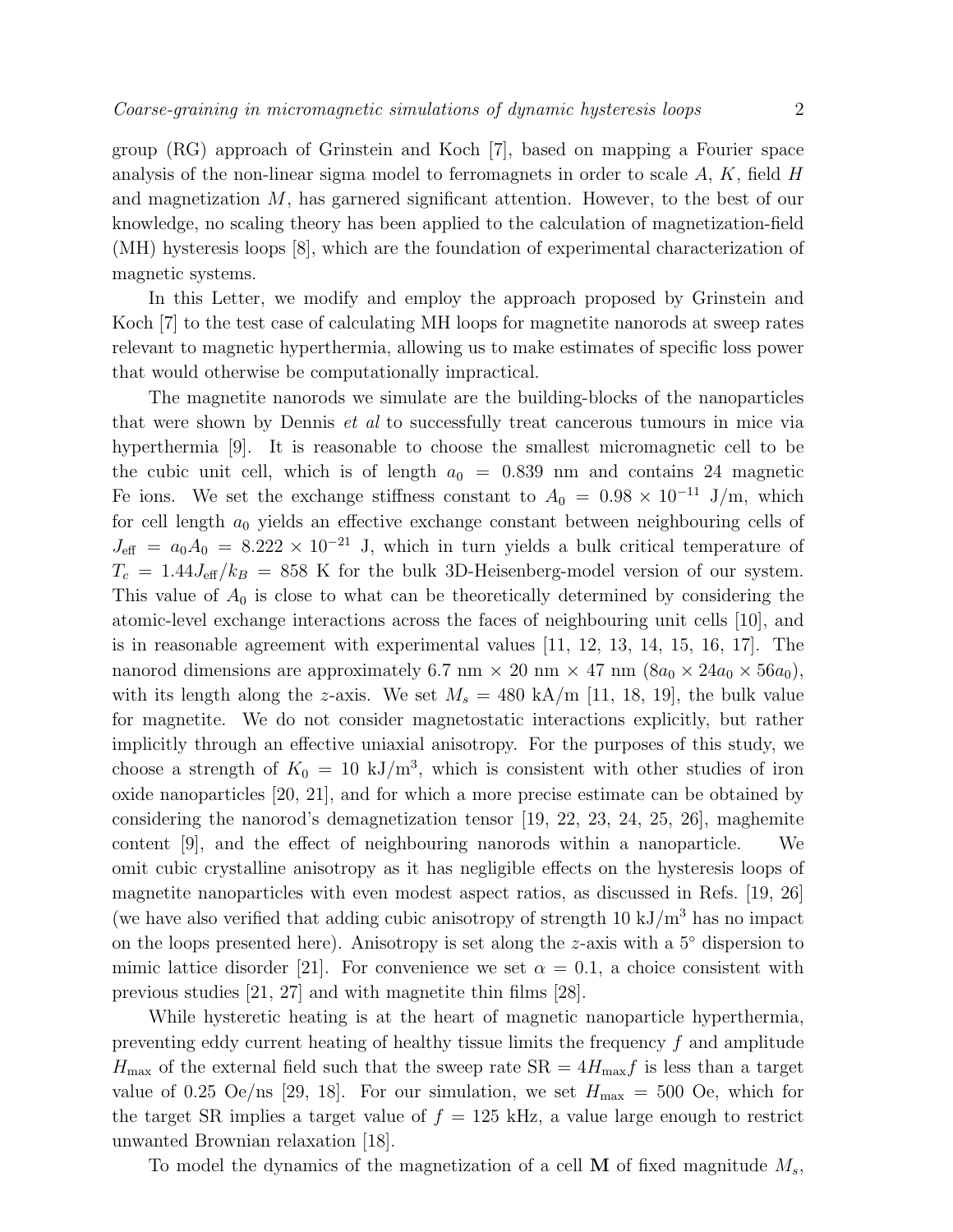

Figure 1. Coarse-grained modelling of a magnetite nanorod. The smallest micromagnetic cell models the atomic spins within a cubic unit cell of length  $a_0 =$ 0.839 nm with a single magnetic moment. Our goal is to model the system using a smaller number of larger cells (of length  $a_b = b a_0$  for  $b > 1$ ) with appropriately scaled parameters. The number of cells drawn and their sizes are only approximate. Illustrative spins for half of the tetrahedral  $Fe^{3+}$  sites (FCC sites) are drawn over a spinel unit cell taken from Ref. [30].

we solve the Landau-Lifshitz-Gilbert (LLG) equation [22, 5, 31],

$$
\frac{d\mathbf{M}}{dt} = -\gamma_1 \mathbf{M} \times \mathbf{H}_{\text{eff}} - \frac{\alpha \gamma_1}{M_s} \mathbf{M} \times (\mathbf{M} \times \mathbf{H}_{\text{eff}})
$$
(1)

where t is time,  $\gamma_1 = \mu_0 \gamma_e/(1 + \alpha^2)$ ,  $\gamma_e = 1.76 \times 10^{11}$  rad/(s.T) is the gyromagnetic ratio for an electron,  $\mu_0$  is the vacuum permeability, and  $\mathbf{H}_{\text{eff}}$  is due to the combination of an external field, uniaxial anisotropy, exchange interactions and a thermal field. We perform our simulations using OOMMF (Object Oriented Micromagnetic Framework) software [32]. In particular, we include the Theta Evolve module [33] used for simulations at finite  $T$  via a stochastic thermal field [31].

We simulate the rod using cubic cells of length  $ba_0$ , with b taking on values 1, 2, 4 and 8. See Fig. 1. For  $b = 1$ , 10752 cells make up the rod. For  $b = 2$ , there are  $10752/2^3 = 1344$  cells. The volume of the rod is fixed for all simulations at  $10752a_0^3 \approx (22a_0)^3$ . Additionally, we simulate the rod as a single cell – a single rectangular prism, or block. While there is some ambiguity in assigning a single length scale to represent a rectangular prism, we choose  $b = 22$  from the geometrical mean, i.e., the side length of the cube of the same volume as the rod.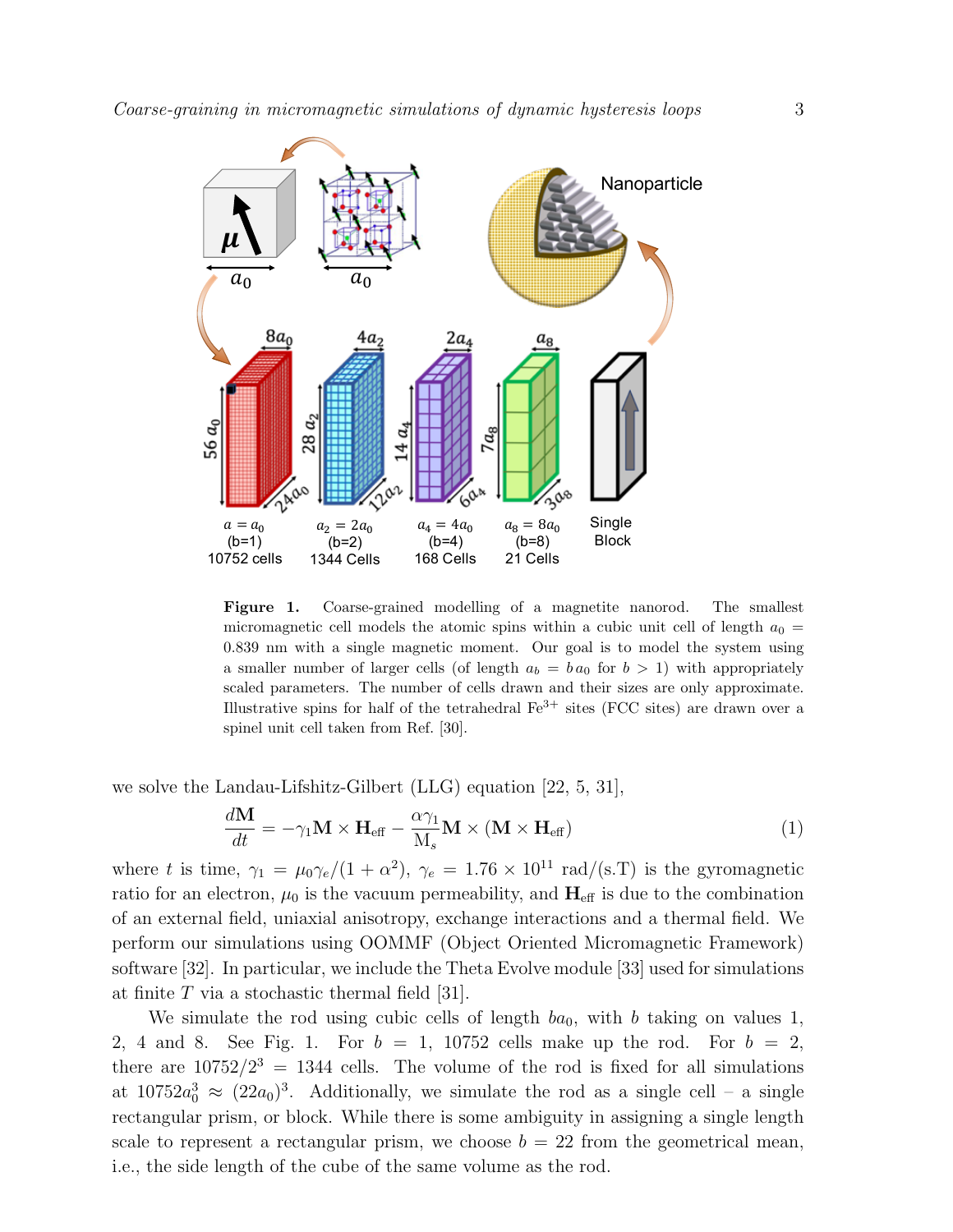The goal of coarse-graining is to determine  $A(b)$  and  $K(b)$ , i.e., how the exchange and anisotropy parameters should change with b to keep system properties invariant with b. The  $b = 22$  case is a practical limit where all the atomic spins are represented by a single macrospin, where exchange interactions are no longer required in the simulations, and which provides for an interesting test of a coarse-graining procedure in predicting  $K(b)$ . In calculating hysteresis loops for a system with cell length  $ba<sub>0</sub>$ , we apply an external field along the z axis of  $H(b) = H_{\text{max}} \sin(2\pi f t)$ , and report the z-component of the average (over cells) magnetization unit vector  $m_H = \bar{M}_z/M_s$ , averaged over 88 to 100 independent simulations for  $b > 1$ . For  $b = 1$  we use 250 simulations.

In Fig. 2a we plot hysteresis loops at  $T = 310$  K using different cell sizes (varying b) while keeping the exchange and anisotropy parameters fixed at  $A_0$  and  $K_0$ . A value of  $SR = 2.5$  Oe/ns is chosen to make the simulations computationally feasible at  $b = 1$ . Both the coercivity  $H_c$  and the remanence increase with increasing b. The increasing loop area is consistent with the stronger exchange coupling  $(J_{\text{eff}} = ba_0 A_0)$  between magnetization vectors of adjacent cells. For  $b \geq 4$ , it appears that the exchange is strong enough for the system to be nearly uniformly magnetized, and so  $H_c$  remains largely unchanged for  $b \geq 4$  since K is constant. This means that for  $b = 1$ , at this T and for our rod size, exchange is not strong enough to be able to treat the nanorod as a single macrospin in a trivial way. Clearly, varying cell size changes the loops and a coarse-graining procedure is required.

In their coarse-graining procedure, Grinstein and Koch introduced a reduced temperature  $T^*$ , which for a three dimensional system is given by,

$$
T^* = \frac{k_B T \Lambda}{A}.\tag{2}
$$

where  $\Lambda = 2\pi/ba_0$  is a high wave-number cut-off that reflects the level of coarse-graining. Similarly, the reduced parameters for field and anisotropy constants are defined as,

$$
h = \frac{\mu_0 M_s H}{A\Lambda^2} \frac{1000}{4\pi}, \qquad g = \frac{K}{A\Lambda^2},\tag{3}
$$

with H given in Oe. Introducing the parameter  $l = \ln(b)$ , they gave the following set of equations for calculating the reduced parameters as functions of cell size,

$$
\frac{dT^*(l)}{dl} = [-1 + F(T^*(l), h(l), g(l))] T^*(l) \n\frac{dh(l)}{dl} = 2h(l) \n\frac{dg(l)}{dl} = [2 - 2F(T^*(l), h(l), g(l))] g(l)
$$
\n(4)

where

$$
F(T^*,h,g) = \frac{T^*}{2\pi(1+h+g)}.\tag{5}
$$

Additionally, the magnetization of the coarse-grained system is scaled via,

$$
M(T^*,h) = \zeta(l) \times M(T^*(l),h(l))
$$
\n
$$
(6)
$$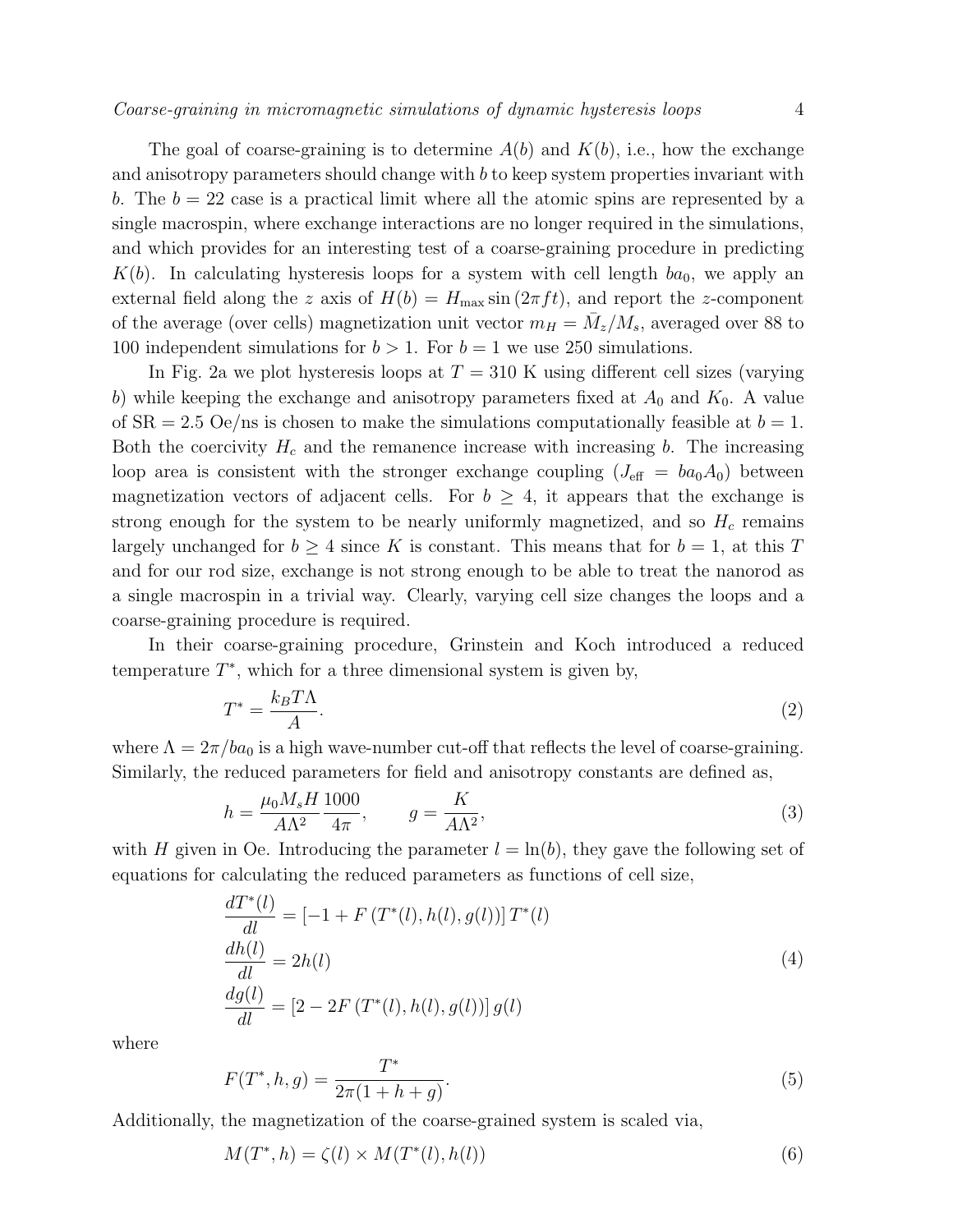where

$$
\zeta(l) = e^{-\int_0^l F(T^*(l'),h(l'),g(l'))dl'}.
$$
\n(7)

For our system parameters and range of H, both  $g \ll 1$  and  $h \ll 1$ , and so  $F \simeq T/2\pi$ , which makes the numerical solution of Eq. 4 practically indistinguishable from the approximate analytic solution, which we find to be,

$$
A(b) = \zeta(b) \times A_0 \tag{8}
$$

$$
K(b) = \zeta(b)^3 \times K_0 \tag{9}
$$

$$
H(b) = \zeta(b) \times H_0 \tag{10}
$$

$$
M_0 = \zeta(b) \times M(b) \tag{11}
$$

where  $t = T/T_c$  and  $\zeta(b) = t/b + 1 - t$ . At  $T = 310$  K,  $t = 0.3613$ ,  $\zeta(2) = 0.8193$ ,  $\zeta(4) = 0.7290, \, \zeta(8) = 0.6839, \, \text{and} \, \zeta(22) = 0.6551.$ 

Eqs. 8 and 9 provide a prescription for changing material parameters with  $b$ , while Eqs. 10 and 11 provide the prescription for scaling  $H$  and  $M$  after a loop calculation. However, we find that the prescription does not yield loops that are invariant with  $b$ , on account of Eq. 11; the correction of the coarse-grained values of  $M$  back to those corresponding to the unscaled system is too large (the corrected remanance is too small), as we show in Fig. 2b. In Fig. 2c, we apply a correction to Eq. 11 and obtain good agreement between the reference  $(b = 1)$  and coarse-grained  $(b > 1)$  loops.

To motivate our correction to the rescaling of the magnetization, we begin by noting that the same value of  $T^*$  in Eq. 2 can be achieved by either having a rescaled temperature  $T(b)$  or having a rescaled  $A(b)$ . Combining this idea with Eq. 8 yields,

$$
T(b) = \frac{T_0}{b\zeta(b, T_0)},\tag{12}
$$

which together with Eq. 11 [after solving for  $M(b)$ ] predicts an overly simple dependence of M on T, parametrically through b: a line passing through  $M_0$  and  $T_0$  at  $b = 1$  and through  $M = 0$  and  $T = T_c$  as  $b \to 0$ .

To obtain a model that better matches the data, we introduce a phenomenolgical correction to Eq. 11, one in which  $M_0$  is a weighted average of  $M(b)$  and the RG expression for  $M_0$ ,

$$
M_0 = \delta \zeta(b, T_0) M(b) + (1 - \delta) M(b). \tag{13}
$$

We use  $\delta$  as a free parameter to fit the  $M(T)$  data for the nanorod. This yields a value of  $\delta = 0.511$ , which we use in rescaling  $m_H$  in Fig. 2c. The fit reasonably recovers  $M(T)$ in the T range corresponding to values of b between 1 and 22, as shown in Fig. 3.

The collapse of the data in Fig. 2c is remarkable, with the biggest discrepancy arising between  $b = 1$ , corresponding to the most fine-grained simulation, and  $b = 2$ , the first step in coarse-graining. The difference lies most noticeably in the shoulder region where magnetization begins to change, where the microscopic details likely matter most. Loss of some detail is expected with coarse-graining and consistent with previous studies involving atomic-level magnetization switching in a grain [34]. The magnetization in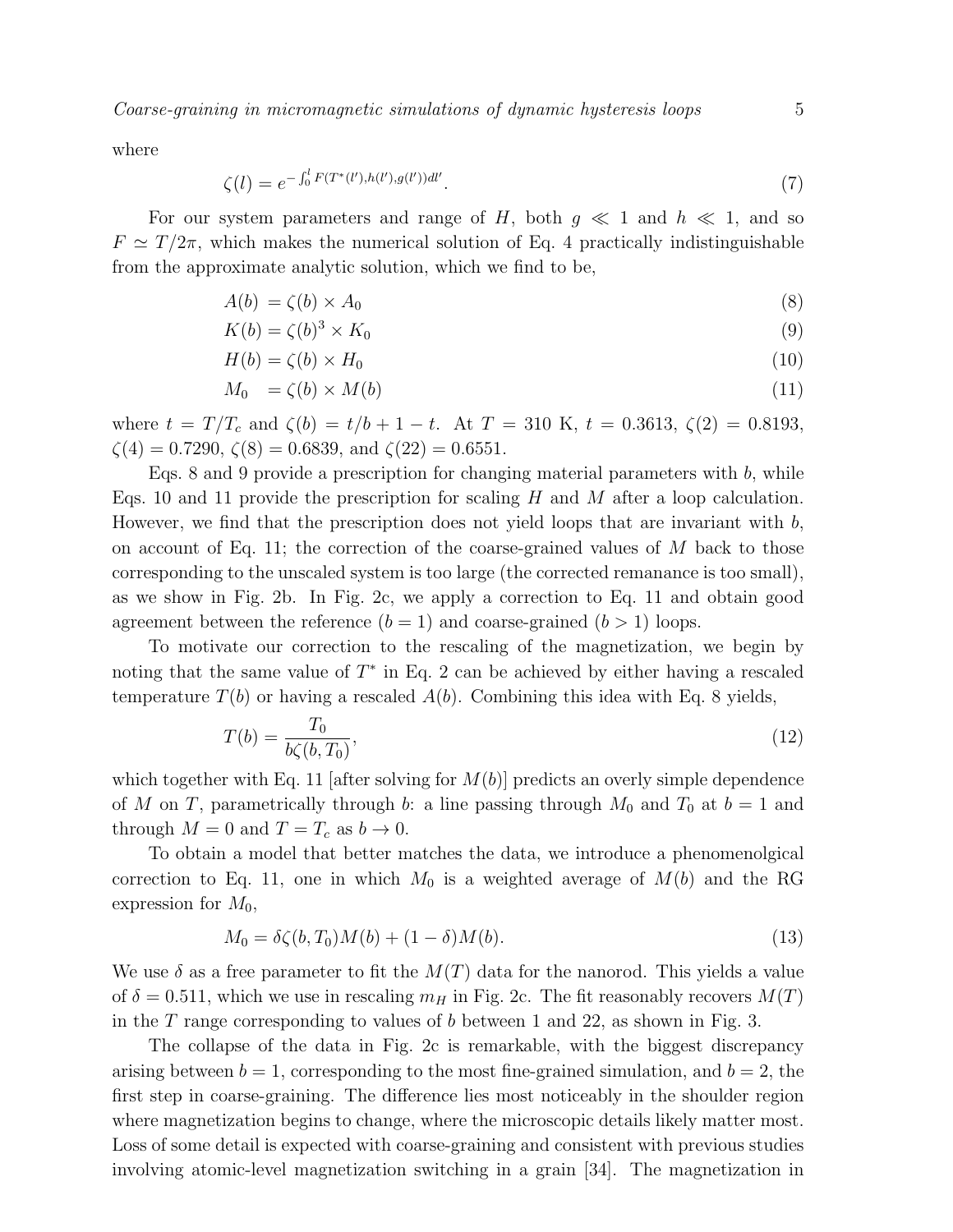

**Figure 2.** Application of RG coarse graining to nanorod MH loops at  $T = 310$  K and SR= 2.5 Oe/ns. (a) Changing cell length  $(a = ba_0)$  without changing magnetic parameters. (b) A and K are scaled according to Eqs. 8 and 9, respectively, and  $m_H$  and H are scaled according to Eqs. 11 and 10, respectively. (c) As in panel (b), except  $m_H$  is scaled according to Eq. 13 with  $\delta$ =0.511.  $\Delta t = 1$  fs for all simulations. Horizontal error bars shown for  $H_c$  represent one standard error and are vertically displaced to avoid overlap. Uncertainty in  $H_c$  is approximately 7 to 13%.

the shoulder areas appears to diminish with increasing b. The behavior of  $b = 22$  runs counter to this trend, but at this level of coarse-graining, there is only a single cell. It is significant, however, that scaling seems to hold even in this limit. (We note that in this limit, even though there are no exchange interactions in the simulations, the value of the effective anisotropy still depends on exchange through the dependence of  $T_c$  on  $A_0$ .) The loop areas for  $b = 1, 2, 4, 8$  and 22 are 495, 488, 443, 432 and 472 Oe, respectively. The smallest loop area (for  $b = 8$ ) is 13% smaller than the area for  $b = 1$ .

We note that the unrenormalized exchange length for our simulated material is  $l_{\text{ex,0}} = \sqrt{\frac{2A_0}{\mu_0 M}}$  $\frac{2A_0}{\mu_0 M_s^2} = 8.23$  nm, which is longer than  $a_8 = 6.712$  nm, and so only our  $b = 22$ single block simulations scale the cell size beyond  $l_{\text{ex},0}$ . Under renormalization, however, the exchange length becomes  $l_{\text{ex},b} = \sqrt{\frac{2\zeta(b)A_0}{\mu_0 M^2}}$  $\frac{\langle \zeta(b) A_0}{\mu_0 M_s^2}$ , which decreases with increasing b, and takes on values 7.45, 7.02, 6.80 and 6.66 nm for  $b = 2, 4, 8$ , and 22, respectively. Thus for  $b = 8$ , the cell length and the exchange length are approximately the same.

We now turn our attention to speeding up simulations by considering the relationship between SR and  $\alpha$ . A larger value of  $\alpha$  signifies a faster loss of energy and a shorter relaxation time for alignment of the magnetic moments to the field, and results in a smaller hysteresis loop. Likewise, a slower SR is equivalent to a longer measurement time and consequently a smaller hysteresis loop. To build on these ideas, we recall Sharrock's equation for  $H_c$  as a function of T [35],

$$
H_c = H_K \left[ 1 - \sqrt{\frac{k_B T}{K V} \ln \left( \frac{f_0 \tau}{\ln 2} \right)} \right].
$$
 (14)

Sharrock derived this equation by calculating the time required for half of the magnetization vectors in the system, which are initially anti-aligned with the field, to overcome an energy barrier that grows with  $KV$  and align with a field of strength  $H_c$ . In this context,  $\tau$  is the relaxation time. In the context of hysteresis loops,  $H_c$ is the field required to flip half of the magentization vectors in an observation time  $\tau$ ,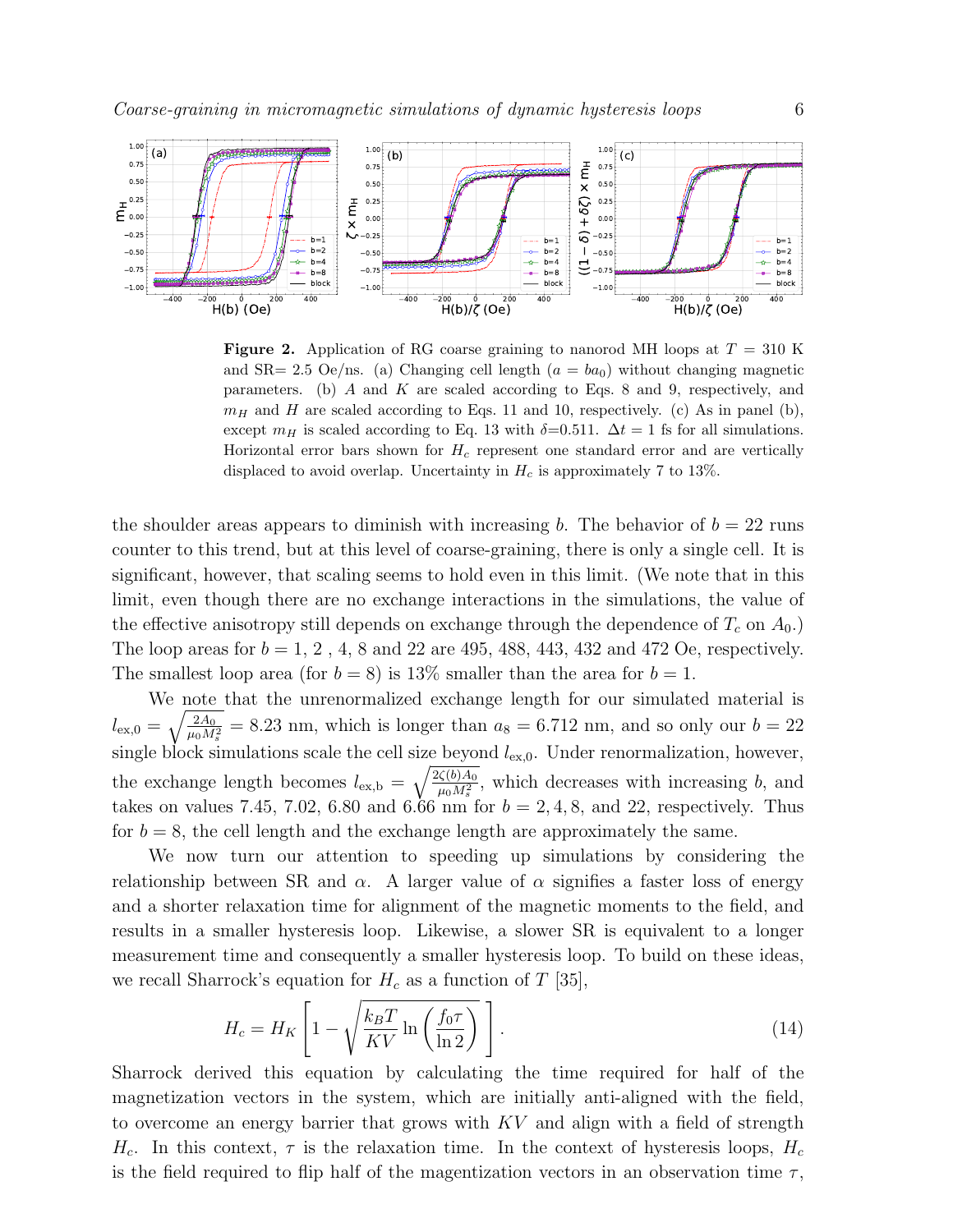

**Figure 3.** Determining a scaling function for  $M(b)$  from the T dependence of the nanorod magnetization.  $\delta$  is used as a fitting parameter to match nanorod data, yielding a value of 0.511. Vertical dot-dash lines indicate reduced temperatures corresponding to different values of b.

which is related to SR via  $\tau \propto 1/\text{SR}$ .  $f_0$  is the so-called attempt frequency, for which Brown [31, 36, 37, 38, 39] derived an expression in the high-barrier limit. At small  $\alpha$ ,  $f_0 \propto \alpha$ , and so the product  $f_0 \tau \propto \alpha / SR$ , implying that so long as  $SR/\alpha = constant$ ,  $H_c$ should remain the same.

In Fig. 4 we show loops calculated for  $\text{SR}/\alpha = 2.5$  ( $H_{\text{max}} = 500$  Oe, and  $f = 125$  kHz), the ratio obtained using a clinically relevant  $SR = 0.25$  Oe/ns and the estimate of  $\alpha = 0.1$ . Data for  $b = 4$  and 8 and for various SR- $\alpha$  pairs show good agreement. At 0.25 Oe/ns, simulations using  $b = 1$  are prohibitively long, taking several months on available computing resources. The results shown here combine the RG approach to reduce the number of cells, the ability to use a larger time step  $\Delta t$  for larger cells in solving the LLG equation [6], and the  $SR/\alpha$  scaling to employ a faster SR, all to dramatically reduce simulation time  $-$  by a factor of  $4<sup>3</sup>$  to  $8<sup>3</sup>$  for reducing the number of cells, a factor of at least 5 for the time step, and a factor of up to 1000 when using the fastest SR. The average area of the five loops for  $b = 4$  in Fig. 4 is  $S = 171.3 \pm 2.8$  Oe, translating to a specific loss power of  $f\mu_0 \frac{1000}{4\pi} M_s S/\rho = 207$  W/g  $\pm 10\%$  (using  $\rho = 5.17$  g/cm<sup>3</sup>), which is consistent with clinical expectations [40]. The loop area for  $b = 8$  is 13\% lower at 149.4 Oe.

In summary, we show that our modification to the RG approach of Grinstein and Koch [7] yields a scaling of exchange and anisotropy parameters and finite temperature nanorod hysteresis loops that are, to approximately 10-15%, invariant with cell size. We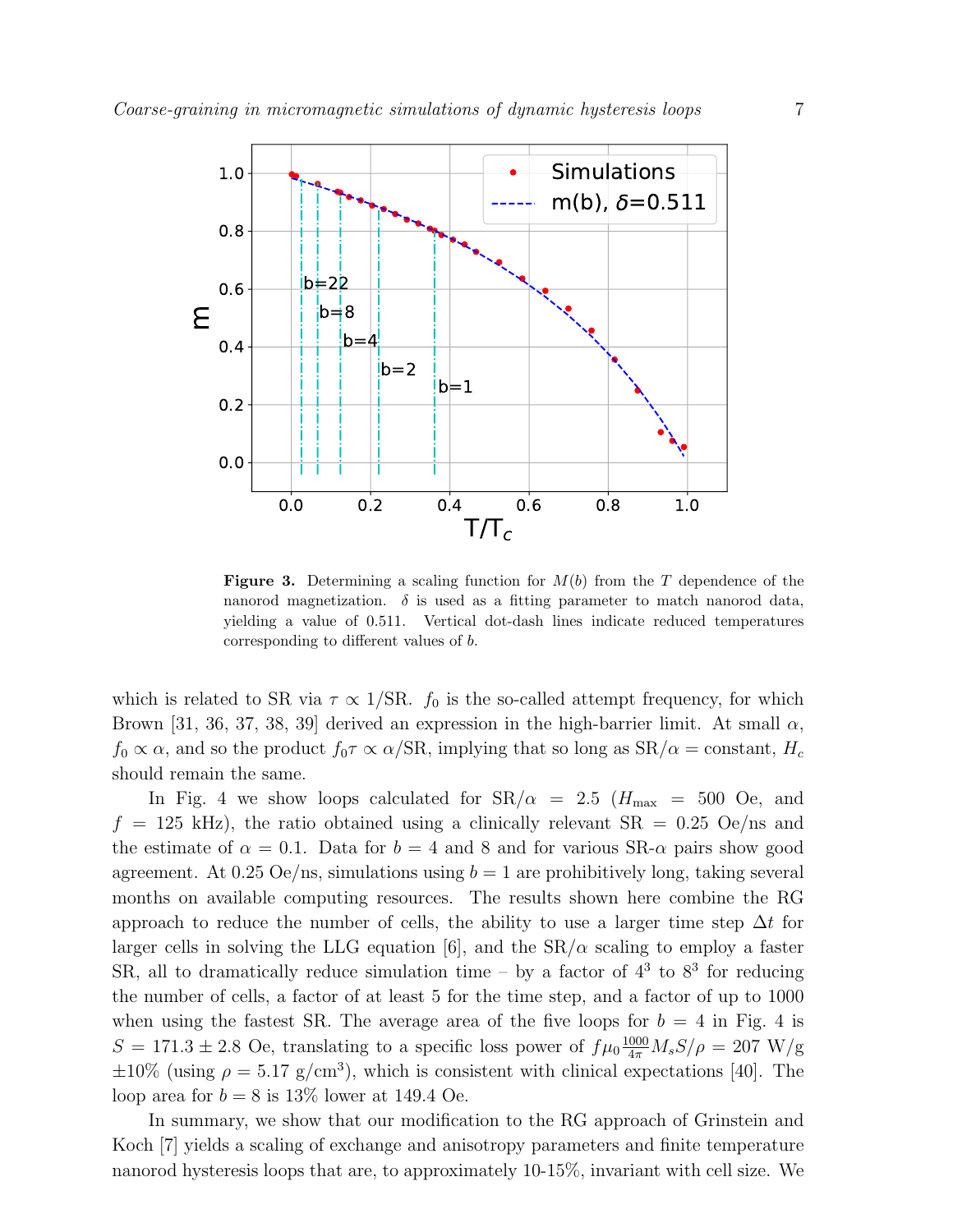

Figure 4. Invariance of MH loops. We combine RG scaling of magnetic quantities, larger time step with block size, and  $\text{SR}/\alpha$  scaling to predict the behaviour of prohibitively long fine-grain  $(b = 1)$  simulations.  $b = 4$  unless otherwise noted.

note that the coarse-graining of magnetostatic interactions is beyond the framework of Ref. [7]. We are currently investigating magnetostatic scaling, and intend to report on it in future work.

Scaling results hold even to the point where the nanorod is represented by a single magnetization vector that experiences anisotropy only. Whether this limit holds for systems with weaker exchange remains to be studied. This reduction to an effective Stoner-Wohlfarth (SW) model [41] should facilitate comparison with experiments on nanorods, since an analytic solution to the SW model at finite T and SR exists [27]. It should also simplify computational studies of nanoparticles (nanorod composites) and collections of nanoparticles used in a wide variety of applications and hence facilitate comparison with experimental MH loops and quantification of system properties through simulations.

In addition to the computational speedup resulting from the use of fewer micromagnetic cells, the invariance of loops when  $SR/\alpha$  is fixed provides another avenue for computational speedup by allowing one to use a larger SR than the target value. We caution, however, that the theoretical motivation for this invariance stems from considering the Sharrock equation for only small  $\alpha$ . While both SR and  $\alpha$  set time scales, we have not provided any reasoning for why the invariance should hold as well as it does for larger  $\alpha$ .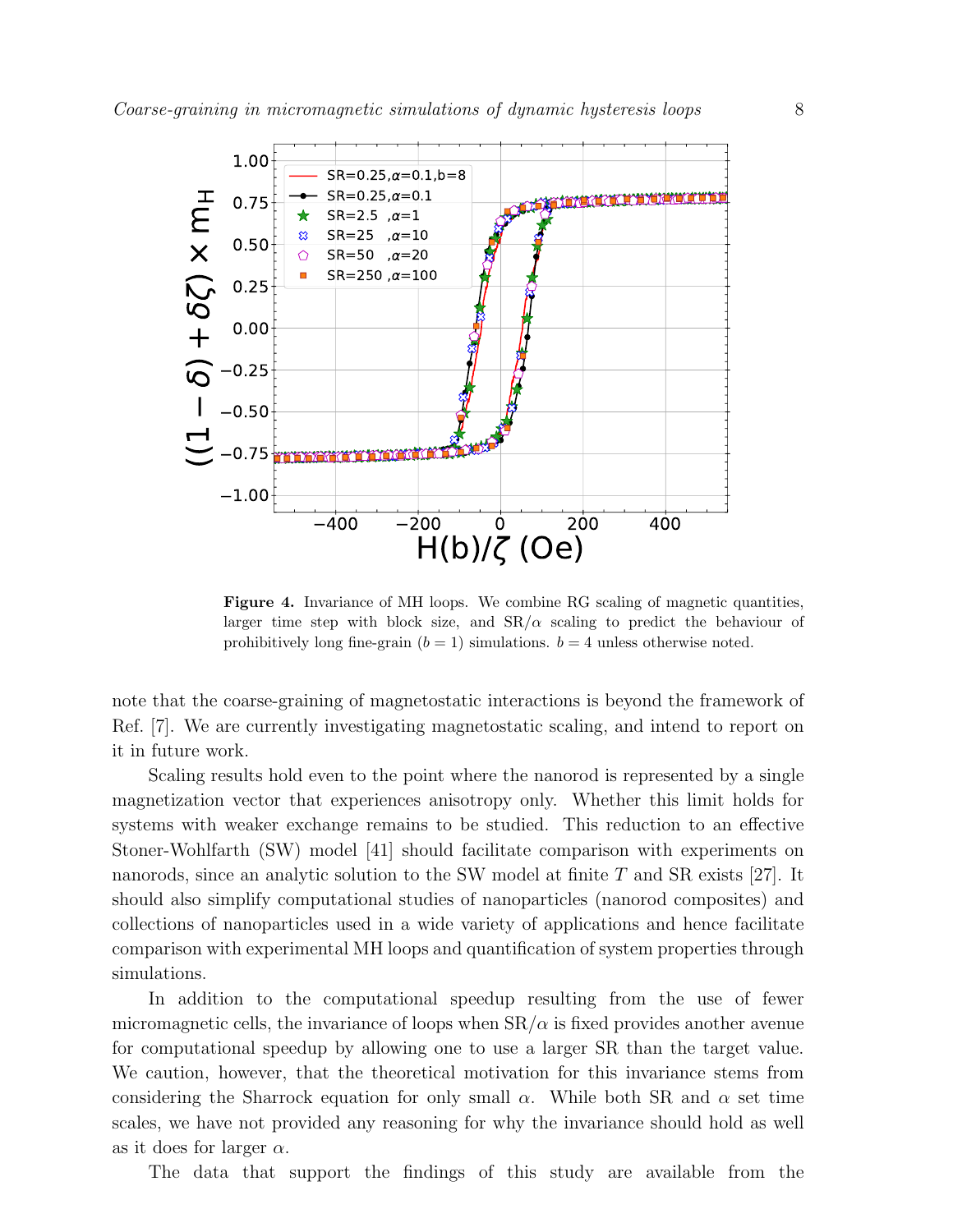corresponding author upon reasonable request.

## Acknowledgments

We thank Johan van Lierop, Rachel Nickel and Mikko Karttunen for enlightening discussions, and Martin D. Leblanc for guidance in using OOMMF. R.B. and I.S.-V. thank Mikko Karttunen and Styliani Consta for hosting our stay at Western University. We acknowledge the financial support from the Natural Sciences and Engineering Research Council (Canada). Computational resources were provided by ACENET and Compute Canada.

## References

- [1] Abo G S, Hong Y K, Park J, Lee J, Lee W and Choi B C 2013 IEEE Trans. Magn. 49 4937–4939
- [2] Kirschner M, Schrefl T, Hrkac G, Dorfbauer F, Suess D and Fidler J 2006 Physica B 372 277–281
- [3] Kirschner M, Schrefl T, Dorfbauer F, Hrkac G, Suess D and Fidler J 2005 J. Appl. Phys. 97 10E301
- [4] Feng X and Visscher P B 2001 J. Appl. Phys. 89 6988–6990
- [5] Gilbert T L 2004 IEEE Trans. Magn. 40 3443–3449
- [6] Wang X, Gao K and Seigler M 2011 IEEE Transactions on Magnetics 47 2676–2679
- [7] Grinstein G and Koch R H 2003 Phys. Rev. Lett. 90 207201
- [8] Westmoreland S, Evans R, Hrkac G, Schrefl T, Zimanyi G, Winklhofer M, Sakuma N, Yano M, Kato A, Shoji T, Manabe A, Ito M and Chantrell R 2018 Scripta Materialia 154 266–272
- [9] Dennis C, Jackson A, Borchers J, Hoopes P, Strawbridge R, Foreman A, Van Lierop J, Grüttner C and Ivkov R 2009 Nanotechnology 20 395103
- [10] Victora R, Willoughby S, MacLaren J and Xue J 2003 IEEE Trans. Magn. 39 710–715
- [11] Heider F and Williams W 1988 Geophys. Res. Lett. 15 184–187
- [12] Kouvel J 1956 *Phys. Rev.* **102** 1489
- [13] Moskowitz B M and Halgedahl S L 1987 J. Geophys. Res. Solid Earth 92 10667–10682
- [14] Glasser M L and Milford F J 1963 Phys. Rev. 130 1783
- [15] Srivastava C M, Srinivasan G and Nanadikar N G 1979 Phys. Rev. B 19 499
- [16] Srivastava C and Aiyar R 1987 J. Phys. C: Solid St. Phys. 20 1119
- [17] Uhl M and Siberchicot B 1995 J. Phys. Condens. Matter 7 4227
- [18] Dutz S and Hergt R 2013 Int. J. Hyperth. 29 790–800
- [19] Usov N, Gudoshnikov S, Serebryakova O, Fdez-Gubieda M, Muela A and Barandiarán J 2013 J. Supercond. Nov. Magn. 26 1079–1083
- [20] Usov N, Serebryakova O and Tarasov V 2017 Nanoscale research letters 12 1–8
- [21] Plumer M, van Lierop J, Southern B and Whitehead J 2010 J. Phys. Condens. Matter 22 296007
- [22] Cullity B D and Graham C D 2011 Introduction to magnetic materials (John Wiley & Sons)
- [23] Newell A J, Williams W and Dunlop D J 1993 Journal of Geophysical Research: Solid Earth 98 9551–9555
- [24] Aharoni A 1998 Journal of Applied Physics 83 3432–3434
- [25] Fukushima H, Nakatani Y and Hayashi N 1998 IEEE Trans. Magn. 34 193–198
- [26] Usov N and Barandiarán J 2012 Journal of Applied Physics  $112$  053915
- [27] Usov N 2010 *J. Appl. Phys.* **107** 123909
- [28] Serrano-Guisan S, Wu H C, Boothman C, Abid M, Chun B, Shvets I and Schumacher H 2011 J. Appl. Phys. 109 013907
- [29] Hergt R and Dutz S 2007 J. Magn. Magn. Mater. **311** 187-192
- [30] 2019 Introduction to Inorganic Chemistry (Wikibooks) chap 8.6, see Creative Commons